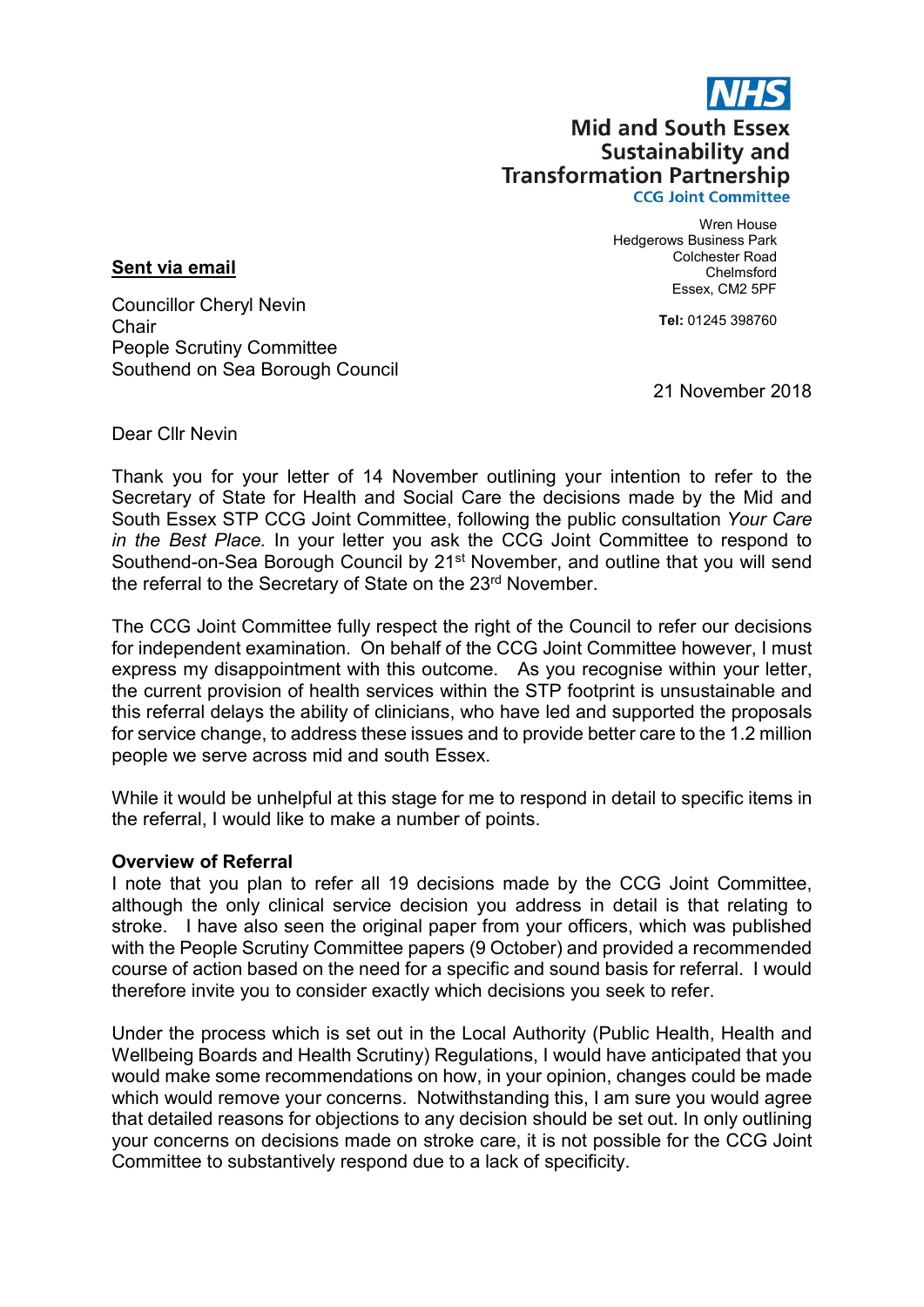I would like to point out that the impact of making such a wide-ranging referral is that:

- The CCG Joint Committee, a publicly funded body, must expend time and money on seeking to ascertain the basis of the referral.
- It prevents the development of detailed implementation plans, which the Joint Health Overview and Scrutiny Committee (JHOSC) has requested, because there is no clarity on the rationale for referring all decisions.
- It delays the ability to advance the process for accessing capital funding and so risks mid and south Essex losing out on the currently available funds.

I fully understand that public authorities rarely make decisions which receive universal support, although the CCG Joint Committee has sought to do what we believe is in the best interests of the whole community which we serve.

## Evidence

In taking decisions on all 19 recommendations presented in the publically available decision-making business case (DMBC), CCG Joint Committee members took an evidence-based approach and made decisions based on improving the provision of acute hospital care for the population of 1.2m people that the STP serves.

This evidence included the outcome of the reviews undertaken by the East of England Clinical Senate and the quality impact assessments undertaken by commissioners that indicated that outcomes would be improved through implementation of the proposed recommendations. The equality impact assessments conducted by individual CCGs agreed that outcomes would be improved, and put in place actions to mitigate any negative impacts that could be experienced by a small minority of patients, all of these actions were translated into recommendations which the CCG Joint Committee approved.

The DMBC was shared with the chair and vice chairs of the JHOSC and chairs of the three Health and Wellbeing Boards prior to the decision-making meeting.

## Clinical Transport (Treat and Transfer)

The STP published a variety of information on the plans for the treat and transfer service during the consultation, including detail on how existing transfers between the three hospitals already operate for our existing specialist centres.

Specifically, I am aware that a detailed presentation on progress was made to the JHOSC at its private meeting on 19<sup>th</sup> June but it is not clear from your referral whether the People Scrutiny Committee subsequently received a report on this discussion from your representatives on the JHOSC.

I would also note, as raised with the JHOSC on a number of occasions, that it was impossible to provide absolute detail on the proposed service model until the CCG Joint Committee had made the decision on service changes. For this reason, it had been agreed that treat and transfer would be a subject for further focus at a future JHOSC meeting.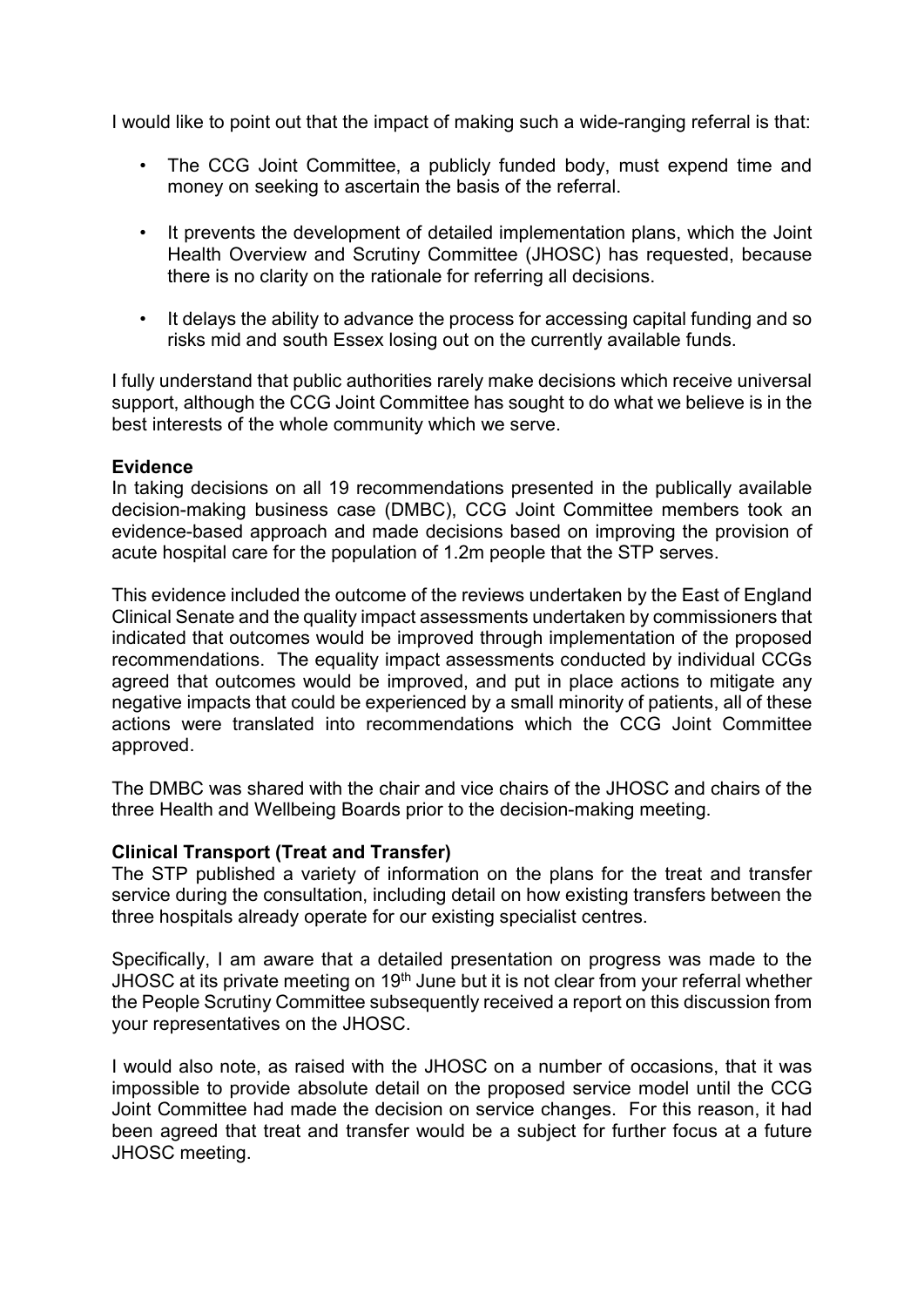## Patient, Family and Carer Transport

As you are aware, the STP established a service user-led Transport Working Group during the consultation to help us better understand issues relating to patient, family and carer transport. This group has continued to meet bi-monthly. As outlined in the DMBC, and on a number of occasions to the JHOSC, we are working on a number of improvements to support patients and their families to access hospital care, led by the priorities identified by the Transport Working Group.

You will be aware that the NHS had agreed with the JHOSC a series of future scrutiny sessions which would have provided further information on areas such as transport, workforce, and implementation planning as work progressed in these areas following decision-making in July. It is unfortunate that the JHOSC meeting scheduled for 30 October was postponed by the JHOSC due to the referral since it was at that very meeting that the chair of the Transport Working Group would have provided information on the steps being taken to improve transport between our hospitals.

#### **Workforce**

Like you, we recognise that the workforce is a key challenge for the system. The service changes proposed and approved by the CCG Joint Committee were aimed at making best use of scarce expertise and resource to provide comprehensive cover of key clinical services, to the whole population, all day, every day, rather than rotas which are not only onerous for staff but also unsustainable for the future.

The CCG Joint Committee were able to see detailed workforce plans, specialty-byspecialty, which were included within the DMBC through the acute trusts' deliverability statement. These documents are available on the STP website. Improved workforce sustainability was also a question raised and resolved through the East of England Clinical Senate reviews on the proposals that were also included within the DMBC.

The Joint Committee was therefore content that robust workforce plans were in place to enable decisions to be taken on service change. The STP provided an update on progress with workforce planning to the JHOSC meeting on 30 August and it was agreed that, as an implementation matter, this would be an area for discussion at a future JHOSC meeting.

#### Capital Investment

The breakdown of the £41m capital investment which was intended for Southend Hospital was described in the pre-consultation business case and includes new theatre and inpatient capacity, radiotherapy bunkers to expand cancer treatment, as well as other site infrastructure programmes. It would be helpful to understand what further information you require.

I would like to underline that your decision to refer to the Secretary of State delays the approval of the business cases to access this capital funding which is much needed to address critical infrastructure issues at Southend Hospital.

## Implementation Plans

You are correct that detailed implementation plans have not been shared with the JHOSC – as I outlined in my 10 September letter to the chair and vice chairs of the JHOSC, the STP needed to firstly understand whether the JHOSC would be making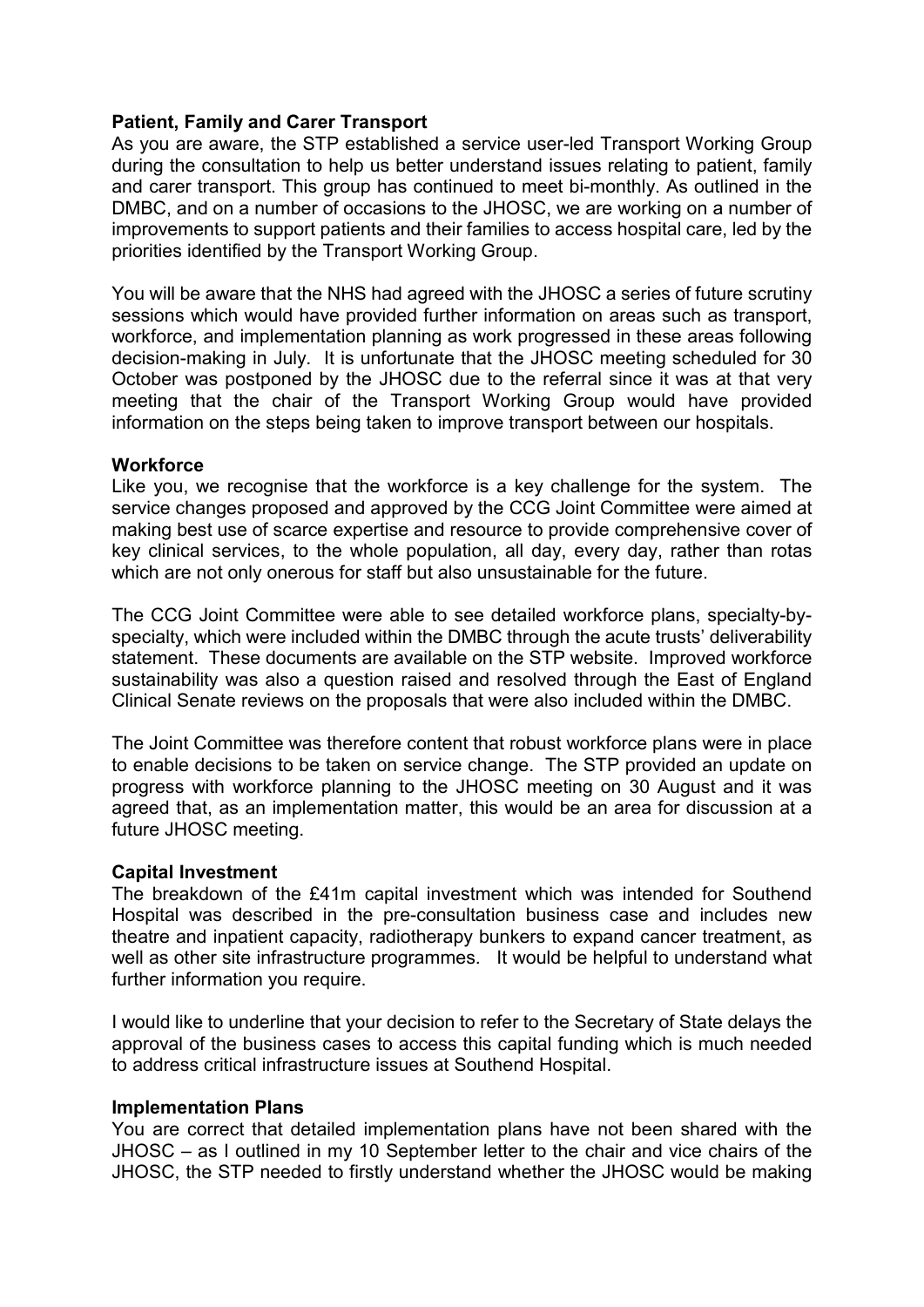further recommendations for consideration of the STP, and secondly to understand whether a referral would be forthcoming from any individual HOSC as this would impact significantly on any implementation plan, particularly given the dependency between many of the service changes and the approval of the capital funding; this has proved to be the case.

The CCG Joint Committee recognised that implementation would be an iterative and phased process over a number of years. For this reason, the recommendation to establish an independently chaired Implementation Oversight Group was fully supported by the Committee. As described in the DMBC, this group would be tasked with ensuring, before each pathway goes live, that all relevant infrastructure, including workforce, clinical and patient, family and carer transport is in place, and that issues such as discharge and repatriation arrangements had been resolved.

## Discharge and repatriation

As described at previous meetings of the JHOSC, approximately 15 patients a day are already transferred across our three hospitals to receive specialist care, and are successfully repatriated or discharged as required.

The JHOSC has also had detailed briefing on the design of the approved clinical pathways, such that any patients requiring ongoing rehabilitation would be transferred back to their local hospital for this care.

## **Options**

The referral has suggested that there were no options provided for consultation. You are aware, and have referenced in the referral, that a detailed options appraisal process took place, engaging with stakeholders and the public, which helped shape our proposals for consultation. This started with over 100 possible service delivery models and developed into the proposals that were eventually consulted upon. Southend Borough Council were represented at the options appraisal workshop.

Indeed having listened to our communities and stakeholders through our preconsultation engagement activities you are aware that we made further changes to our proposed model for A&E services which formed the final set of proposals that proceeded to formal public consultation. This process is clearly described within the pre-consultation business case, a document that has been shared with individual HOSCs and Health and Wellbeing Boards, and that is publically available.

I also note that at no time has Southend Council made any substantial proposals on alternative options to the service configurations proposed.

## Lack of clarity

I would disagree that there has been a lack of clarity in the decision-making process. Decisions to consult with the public and the DMBC were made by a properly constituted Joint Committee of the five CCGs in mid and south Essex, these proposals having undergone national assurance processes and clinical senate review.

## Stroke

In relation to stroke, you have outlined that the Council understands that the model was developed by, and has support from, clinical leads. You also acknowledge that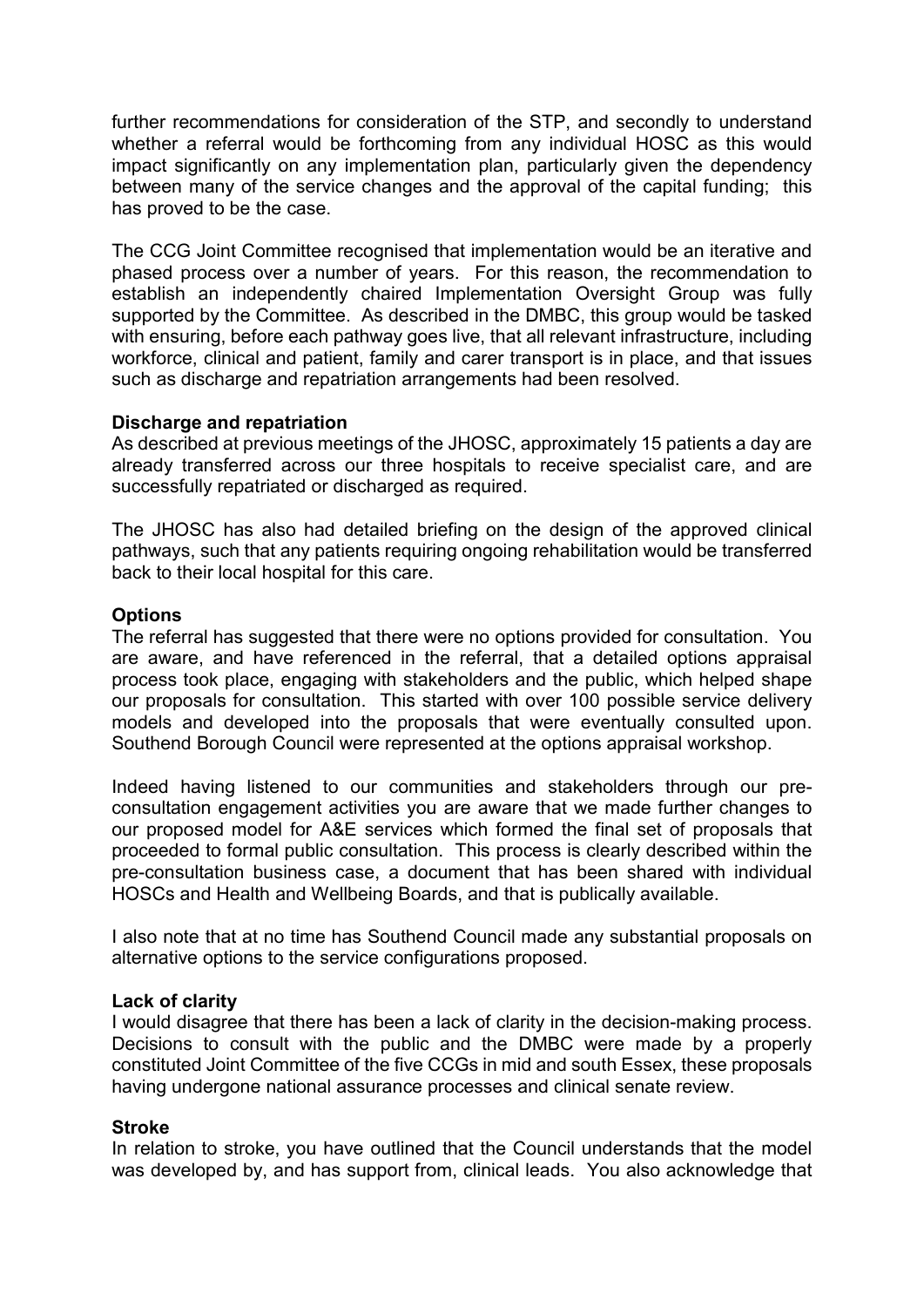the evidence for the model was considered and endorsed by the East of England Clinical Senate. The national clinical director for stroke care, Professor Tony Rudd, also supports the model. The rationale for moving the post-stroke period of care to Basildon is to concentrate staff and expertise in one place and to ensure that patients receive the full range of intensive therapy input in the critical 72-hour period poststroke (as per the Royal College of Physicians National Clinical Guideline on Stroke ).

While all three stroke units perform well, we cannot guarantee that the standards for post-stroke care are consistently met; the units operate with locum consultants and agency nurses; this is costly and does not offer the level of care that the hospitals would wish to provide. The rationale for the specialist stroke unit being at Basildon, which has been explained at both JHOSC and Southend Health and Wellbeing Board, is due to clinical interdependencies meaning that specialist stroke care should be colocated with interventional radiology, vascular and renal services – all based on the Basildon site. In turn, each of these specialties have interdependencies with the Essex Cardiothoracic Centre. This evidence was presented to and supported by the Clinical Senate.

You outline within your referral that Southend has the highest number of strokes within the STP footprint. This appears to be conflating incidence with prevalence. Using the numbers outlined within your document, the 14 patients from Southend need to be weighed against the 22 patients from elsewhere in mid and south Essex, which does not appear to have been factored into your judgement on this issue. It is important to note that the CCG Joint Committee is charged with securing the best overall outcomes for the 1.2 million people who live in mid and south Essex and is rightly required to take a population based view.

On the incidence of stroke you rightly outline that Southend has a significant number of stroke admissions and that this figure is rising. I know that the Council will be keen to deliver on its public health duties and enhance prevention work, linking closely with primary care and community services to put in place improved prevention and early identification mechanisms for patients with cardiovascular risk factors, such as atrial fibrillation, thus reducing the number of strokes.

#### Consultation & Engagement

With regard to your comments on the public consultation, we are clear that the primary purpose of consultation is to understand any issues and concerns that people, and in particular those most likely to be affected, might have had about service change so that we could consider these in our plans and seek to mitigate any risks or negative impact as far as possible.

Whilst it is disappointing that higher numbers did not formally respond to the consultation, we have demonstrated to the JHOSC that the reach of the consultation was significantly beyond the response rate – for example our social media marketing alone reached in excess of 350,000 people.